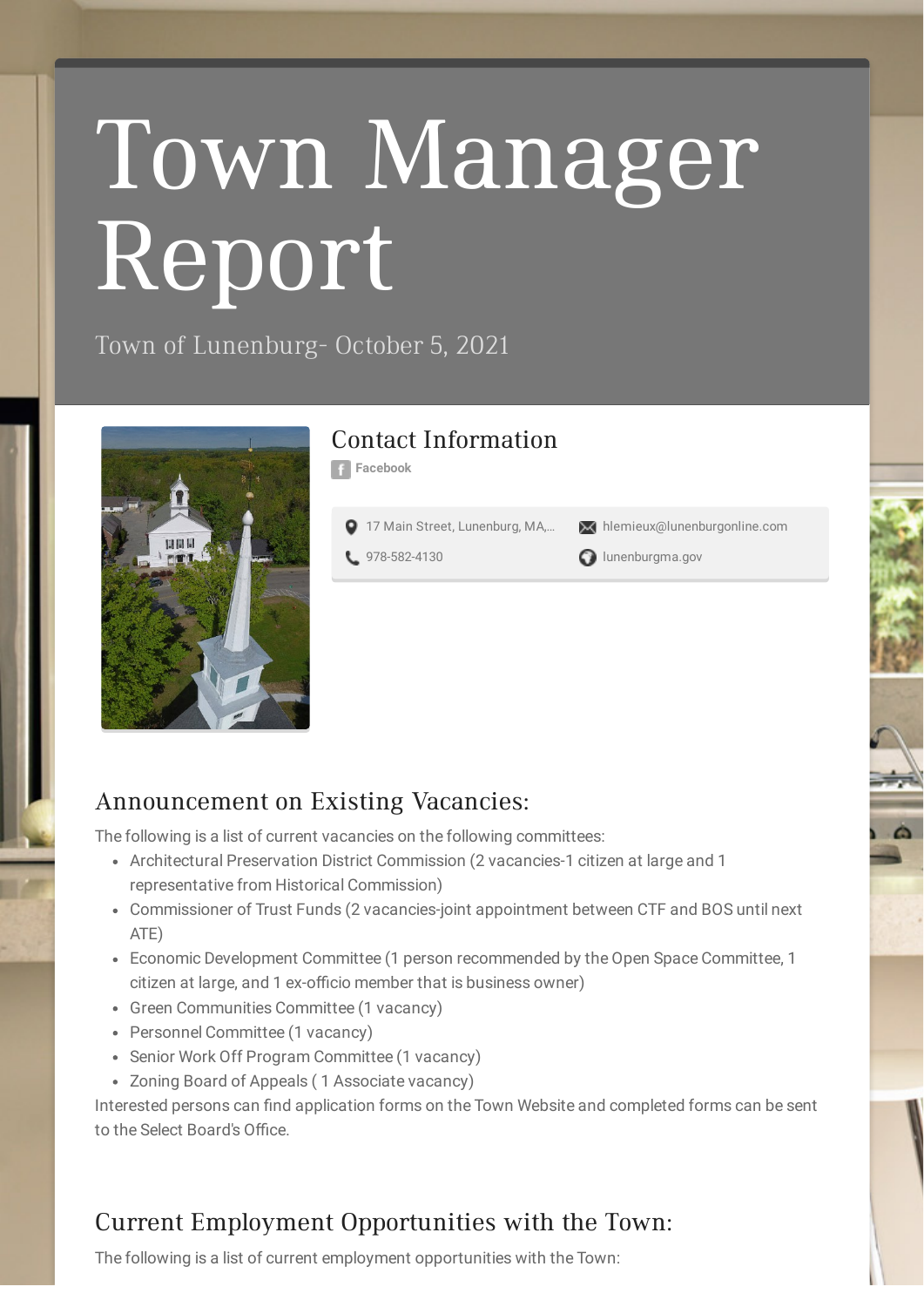- Assistant Account (Part Time Benefitted)
- Board/Committee Clerk (Part Time Non-Benefitted)
- Digital Services Staff Librarian (Part Time Benefitted)
- Assistant to the Sewer Business Manager (Part Time)
- Trash and Recycling Coordinator (Grant Funded, Part Time Non-Benefitted)

More information on each position can be found on the job postings, which are located on the town website.

# FY22 Budget Updates:

- New Growth was certified at \$430,254. We currently estimate a surplus of approximately \$39,000.
- Due to the impending retirement of the Principal Accounting Clerk in the Town Accountant's Office and after discussions with the Finance Director that the position should be an Assistant Accountant to provide for succession planning and someone that can step in for the Town Accountant if she were out for an extended time, one of the FY22 budget amendments will be to ask for a transfer of funds to support this position with additional hours. We are currently advertising for an Assistant Accountant at 24 hours a week and if town meeting approves funding at the Special Town Meeting, this position would increase to 32 hours a week.
- The IT budget will be another budget that we will be looking for a FY22 budget amendment for in order to provide for sufficient funds for the identified network equipment and security needs. This transfer will also address a backup plan in the event we do not receive the Community Compact IT Grant.
- The DPW Director informed me that the consortium bids for Road Salt were received and prices increased approximately 38%. This will impact our FY22 Snow and Ice budget, which we are allowed to deficit spend. The good news is that we didn't use much salt last year and have a good amount in reserves.

#### Grants:

2021 Community Enrichment Grant: The COA Director had applied for a \$20,000 Community Enrichment Grant through the Community Foundation of North Central Massachusetts and was notified last week that they have awarded Lunenburg Council on Aging a grant of \$7,500 for the Outdoor Recreation Area behind the Senior Center to make it ADA compliant.

# COVID-19 Update:

The weekly update from the Board of Health on the total number of new cases reported as of September 25th was 84. The current positivity rate for Lunenburg as of September 25th was 7.43%.

#### Meetings, Events and Other Announcements:

- The last day for the Lunenburg Farmers Market is Sunday, October 10th from 10 a.m. until 12:30 p.m. on the Ritter lawn.
- The fall Special Town Meeting will be Tuesday, November 16, 2021 at 7 p.m.